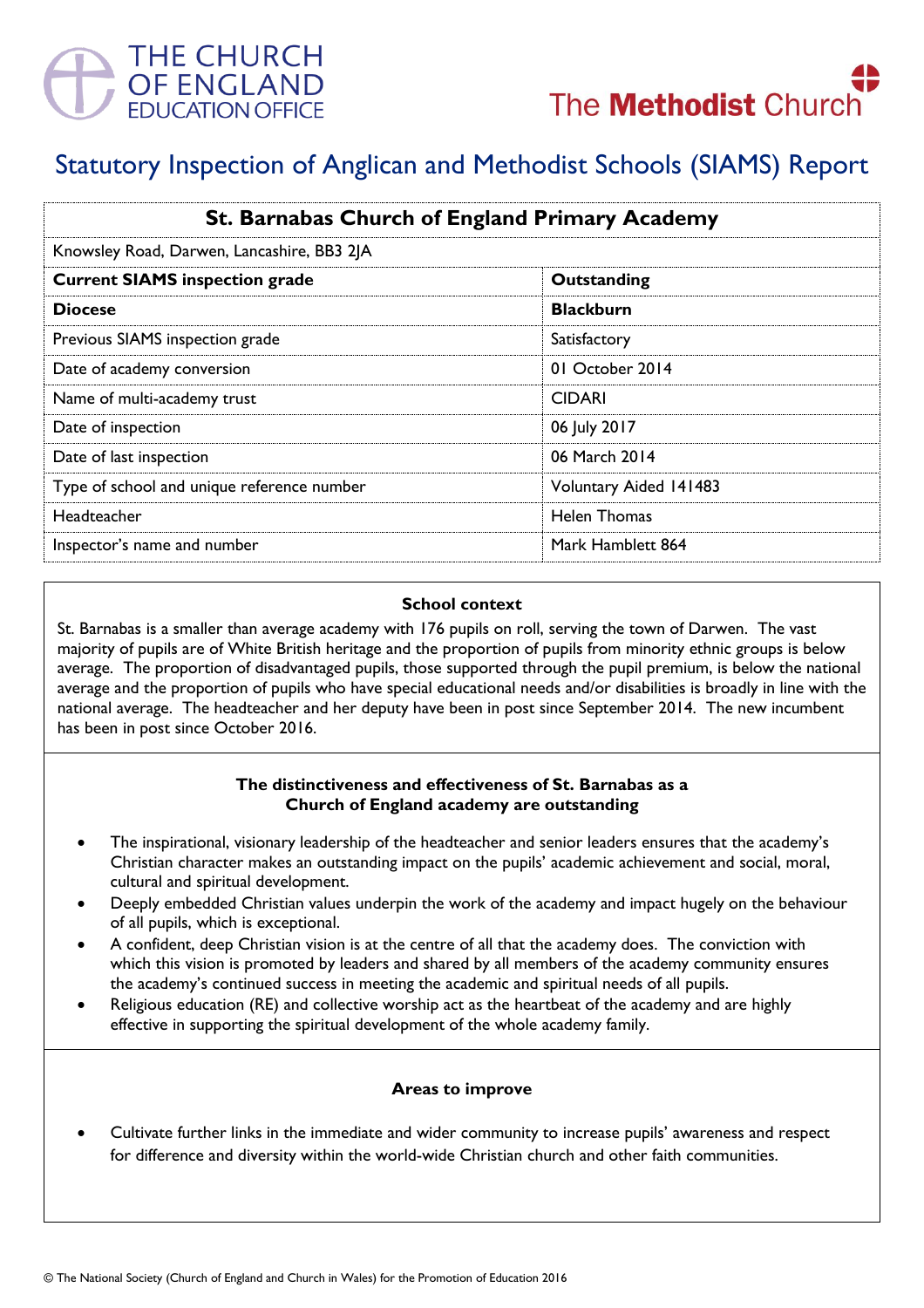### **The academy, through its distinctive Christian character, is outstanding at meeting the needs of all learners**

'Achieving great things through learning and growing together in a love-filled Christian family' is the academy's mission statement. This statement is intelligent, astutely accurate and evident on all documents and communication, along with the academy's revised logo. It is understood, articulated and embraced by all members of the school community and encapsulates the inspirational Christian vision of the headteacher. All members of the family attribute the ethos of the school to the core Gospel values which are nurtured and lived out by all. A Year 6 pupil commented with pride, 'Our Christian values are the glue that hold our school together and everyone knows it.' Parents say that during their frequent visits to the school, the headteacher makes the Christian foundation abundantly clear. They agreed with one parent representative who said, 'Spiritual development at this school is intrinsic. It really does function like a family.'

During a learning walk, Key Stage 2 pupils demonstrated maturity, passion and conviction when articulately explaining the school's focus on prayer and values. They do not take for granted the love lavished upon them by staff and know how fortunate they are to receive an outstanding Christian education. All pupils are extremely proud to be members of a family in which expectations of all pupils' behaviour and learning are very high. Christian values, displayed creatively throughout the school, including stained glass windows, were pointed out by the pupils and their significance explained eloquently. Creative, high quality displays and 'stations' throughout the school, together with extremely well-used areas for reflective prayer, portray exceedingly well the message that the school has a strong Christian foundation.

Almost all pupils who begin school in the Reception class have starting points below national averages. However, rates of progress throughout are good to outstanding. Regular monitoring, evaluation and analysis of assessment and data ensure that interventions are timely, precise and accurately meet the needs of all pupils.

Exceptional relationships demonstrate very positively the distinctively Christian character at St Barnabas. Love, compassion, care and respect is bestowed on each and every member of the school community including visitors who speak of feeling uplifted and empowered to make a difference. Behaviour is exceptional and an extremely calm and purposeful atmosphere permeates the school inside and out.

Pupils are encouraged to show concern for world issues as part of the school's Christian service. Examples of this include pupils' own prayers, displayed attractively on a world map. Often these are linked to highly emotive issues of conflict, terrorism or disaster, which the school demonstrates confidence in addressing. The whole school family is compellingly united in recognising the transformation that has occurred since the previous inspection.

# **The impact of collective worship on the academy community is outstanding**

Collective worship is rightly given a very high priority by all members of the school community including parents and governors who regularly attend and take part in acts of worship. Collective worship is extremely well planned. It covers Christian themes with a strong emphasis on the liturgical calendar including Christian festivals and Christian values. This emphasis enables pupils to have a very good understanding of the nature of worship, the Christian faith and Anglican traditions and practice. The support provided by the local church is excellent. This includes the vicar being heavily involved in the regular delivery of worship. All staff and pupils understand the importance of distinctively Christian worship and enjoy the variety of content and opportunities to pray and praise. The highly effective worship team 'WOW' (Worship our way) demonstrate their enthusiasm and leadership skills in planning leading and evaluating worship. All members of the school community are able to evaluate worship informally and methods of formally recording evaluations are particularly effective. Honest and astute evaluations have led to positive change in collective worship and the school vows never to 'stand still'.

Pupils benefit from rich and varied experiences of worship. Worship is led by a wide range of people including the vicar, other Christian visitors and often by the pupils. All pupils are enabled to understand the biblical teaching and they enjoy the variety of worship. One pupil commented, 'No two worships are ever the same!' Collective worship at St. Barnabas is a time of unity. Enthusiastic singing of Christian songs and an unaccompanied call to worship by pupils and staff demonstrates confidence in their abilities and offers rich opportunities to develop personal spirituality. Pupils show a great level of respect during worship, which they recognise as a hugely significant part of the school day, expressing their joy through animated responses and enthusiastic involvement. All pupils know the Grace and respond to frequent opportunities to spontaneously express their own personal prayers. Even the youngest pupils enjoy being asked to pray spontaneously and do so with courage, conviction and respect. Pupils demonstrate an appropriate understanding of the threefold nature of God as Father, Son and Holy Spirit. One pupil explained articulately 'Jesus is the visible God, but God is omnipresent and the Spirit surrounds us all in our lives.' Parents appreciate the ability to regularly share collective worship with their children. One parent commented 'Our children are confident to discuss Christian values at home and they demonstrate them out of school too. We see them taught in worship and can carry on the discussion out of school.' The school's documentation for planning and evaluating collective worship is exemplary.